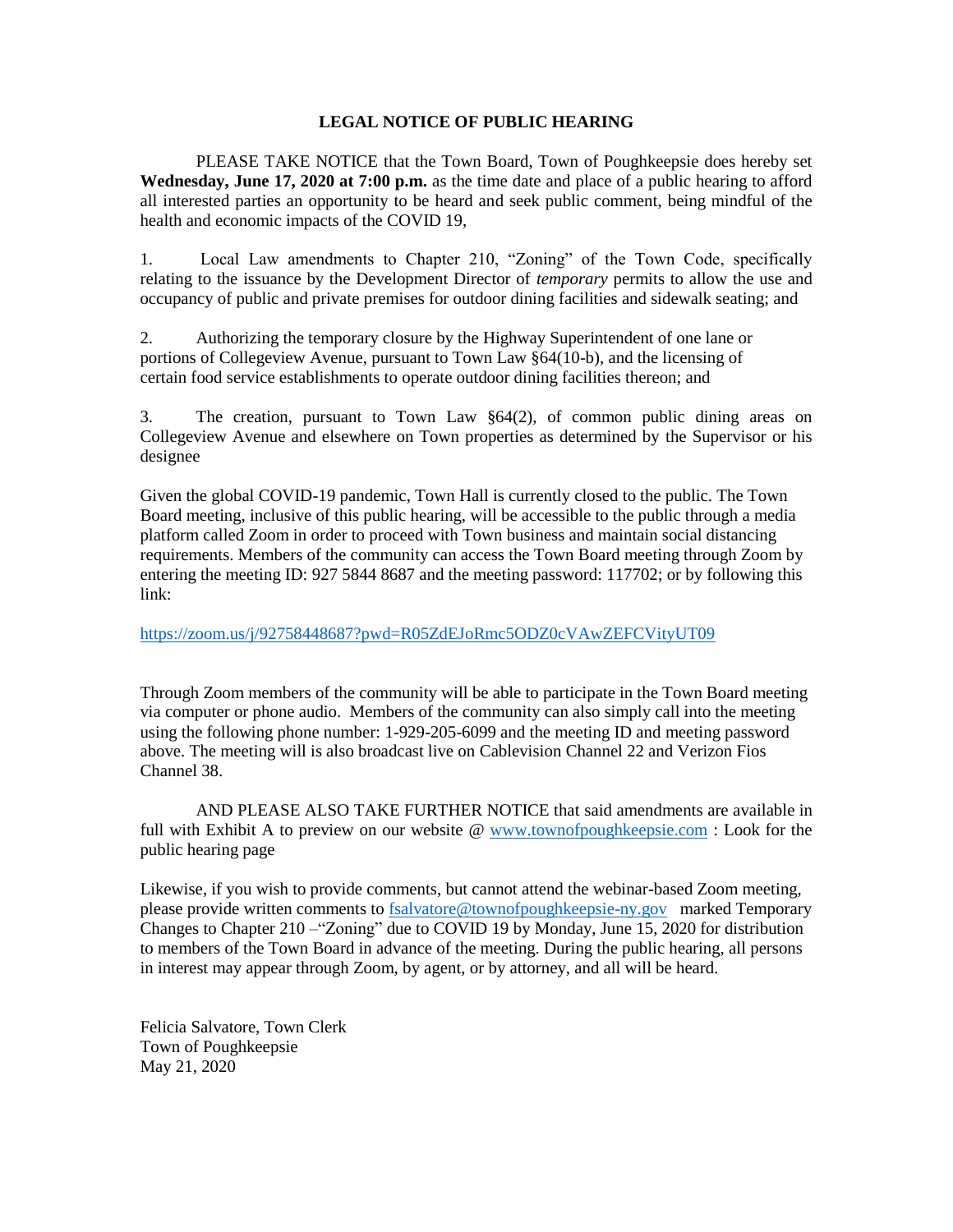## **RESOLUTION 5:20 - #SC 1 of 2020**

WHEREAS, the Town of Poughkeepsie Town Board, being mindful of the health and economic impacts of the COVID-19 crisis, has determined to consider:

- 1. Local Law amendments to Chapter 210, "Zoning" of the Town Code, specifically relating to the issuance by the Development Director of temporary permits to allow the use and occupancy of public and private premises for outdoor dining facilities and sidewalk seating; and
- 2. Authorizing the temporary closure by the Highway Superintendent of one lane or portions of Collegeview Avenue, pursuant to Town Law §64(10-b), and the licensing of certain food service establishments to operate outdoor dining facilities thereon; and
- 3. The creation, pursuant to Town Law  $\S64(2)$ , of common public dining areas on Collegeview Avenue and elsewhere on Town properties as determined by the Supervisor or his designee; and

WHEREAS, the proposed Zoning Code amendments are attached at Exhibit A and incorporated herein, and the Town Board waives a verbatim reading of them and directs that they be spread across the record as if they, in fact, had been read verbatim; and

WHEREAS, the proposed temporary amendments of the Zoning Code, the temporary lane closure and the property licensing and public use authorizations are Actions under the New York State Environmental Quality Review Act; and

WHEREAS, the proposed Zoning Code amendments must be referred to the Dutchess County Department of Planning and Economic Development and to the Town Planning Board, for their review and recommendation; and

WHEREAS, the temporary Zoning Code amendments and lane closure require public hearings,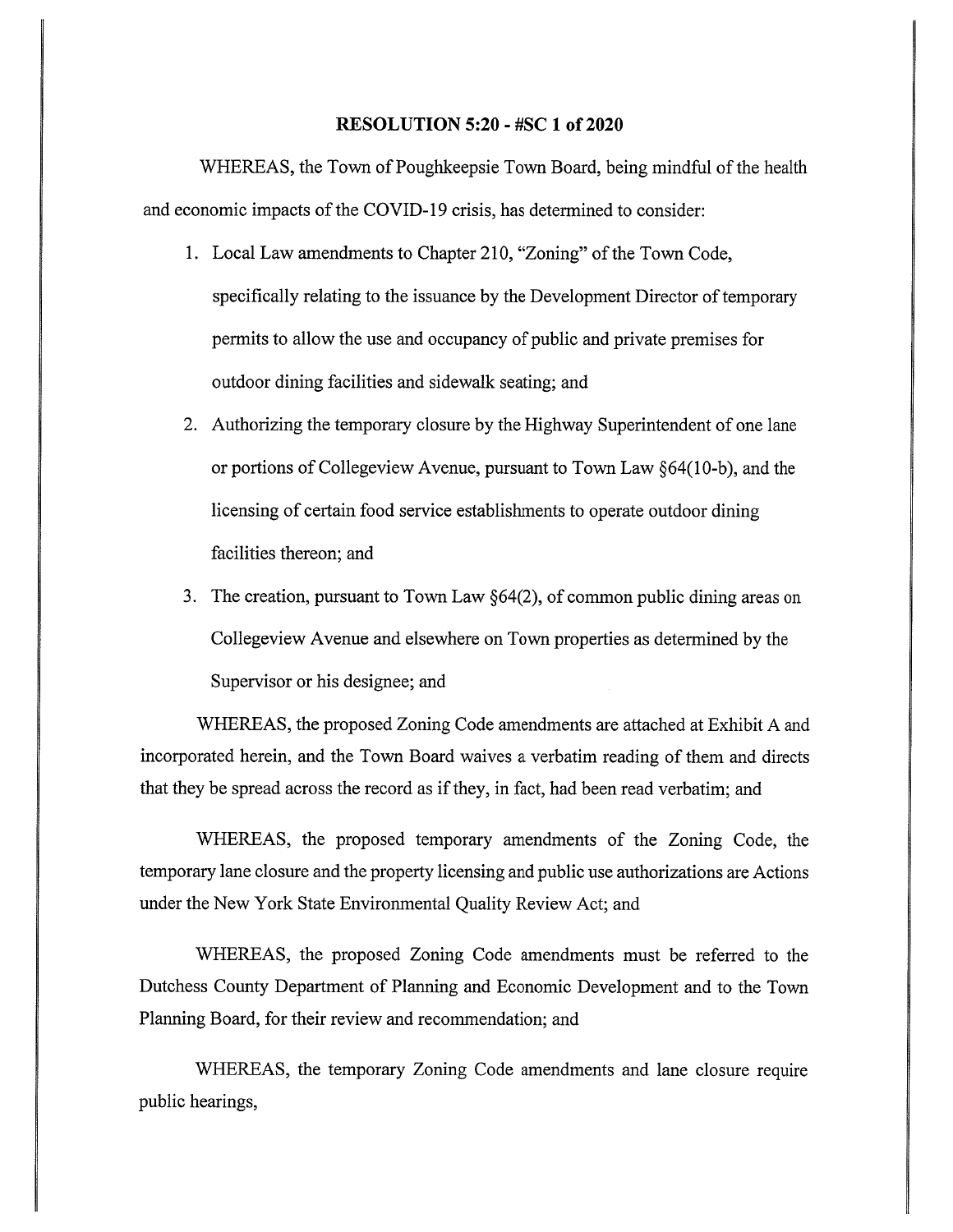## NOW, THEREFORE BE IT RESOLVED THAT:

- 1. Because only the Town Board can adopt changes to the Town Code, it is the only involved agency, and hereby declares that it is the Lead Agency for purposes of conducting the environmental review of this matter pursuant to Article 8 of the Environmental Conservation Law, and notes its receipt and consideration of the annexed Environmental Assessment Form; and
- 2. The Town Board hereby sets a public hearing on the proposed Zoning amendments and lane closure for June 17, 2020, at 7:00 PM, or as soon thereafter as the matter may come to be heard, at the Town Hall, One Overocker Road, Poughkeepsie, New York, which hearing shall be conducted remotely and so noticed; and
- 3. The Town Board refers these matters to the Dutchess County Department of Planning and Economic Development for its recommendation pursuant to GML §239-m; and
- 4. The Town Board refers these matters to the Town of Poughkeepsie Planning Board for an advisory report pursuant to Town Code Section 210-154; and
- 5. Given the emergent nature of the circumstances, the Town Board respectfully requests that the Town Planning Board and the County Department of Planning and Economic Development attempt to respond on or before the scheduled Public Hearing date; and
- 6. The Town Board directs the Town Clerk to notify the Town Clerks of each of the surrounding municipalities of the public hearing pursuant to GML 239-nn.

<u>May 2014</u><br>Tessica Lop Dated: Moved: Seconded: Motion passes/ fails: Ayes **Nays** 

C:\Users\fsalvatore\AppData\Local\Microsoft\Windows\INetCache\Content.Outlook\5YGVRZJM\Zo ning-outdoorseating.docx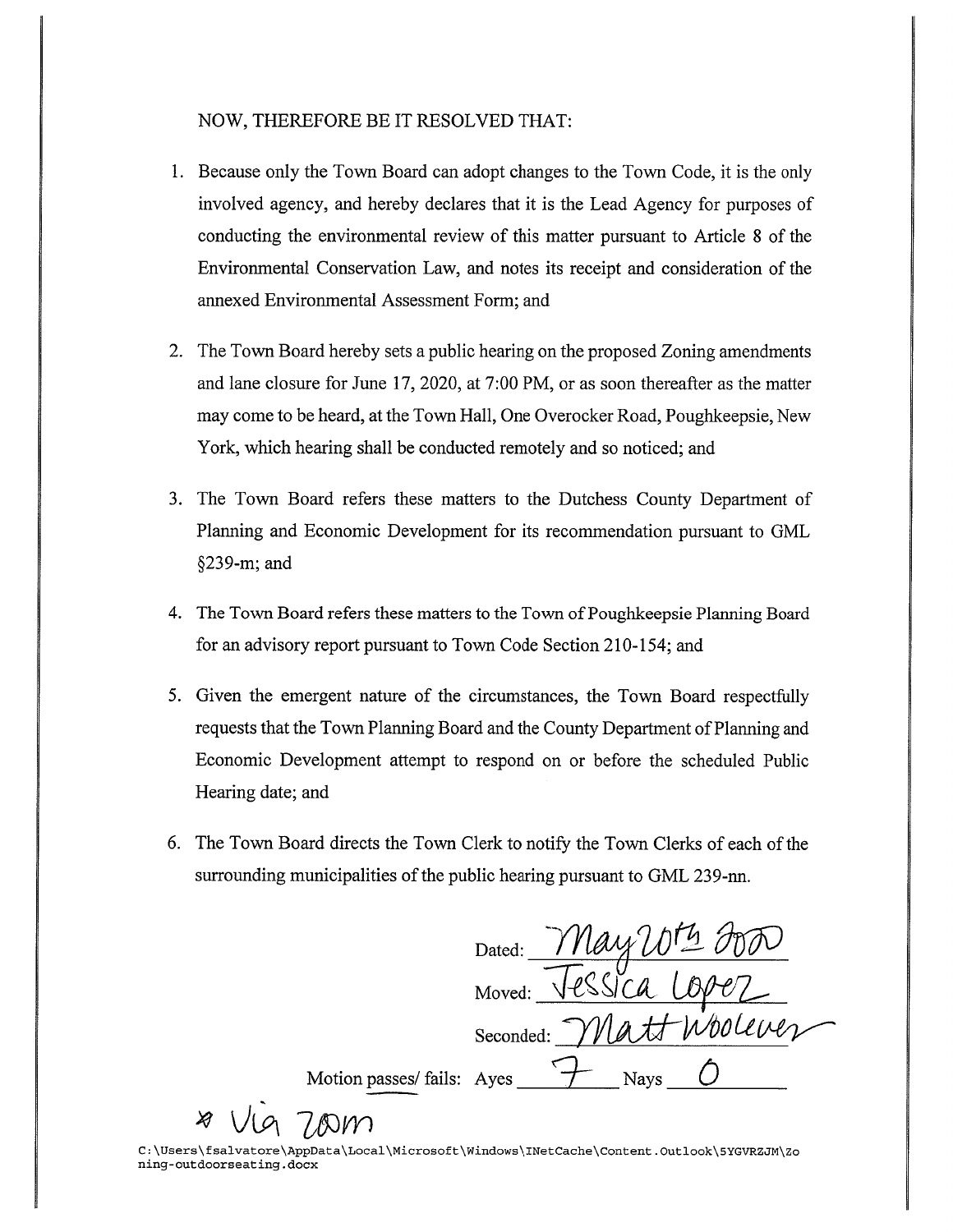Amindment to Date 2020 ro 2021<br>Amindment to change public Hearing<br>Date to June 17th 2020<br>M | J. Baisley S | Ann Shenshin

JEN/mem t-5/18/2020 m-5/20/2020

- **A** PRESENT/ABSENT Councilman Renihan **»** PRESENT/ABSENT Councilman Carlos **2** PRESENT/ABSENT Councilwoman Lopez PRESENT/ABSENT Councilman Cifone
- **PRESENT/ABSENT Councilman Woolever**
- PRESENT/ABSENT Councilwoman Shershin
- 
- PRESENT/ABSENT Supervisor Baisley
- AYE / NAY ABSTAIN
- 
- 
- 
- 
- 
-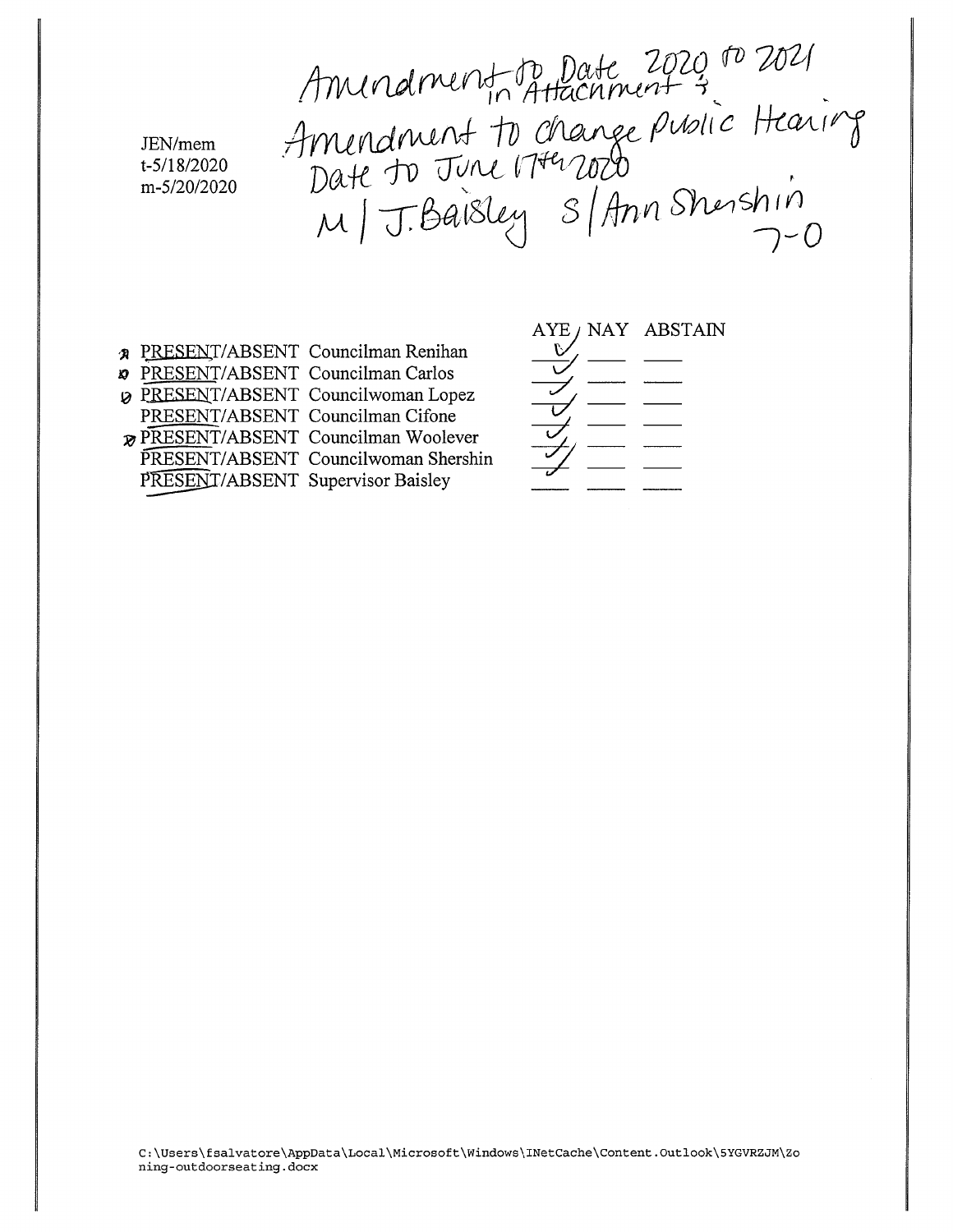## Exhibit A

BE IT ENACTED, by the Town Board of the Town of Poughkeepsie as follows:

§210-109.1 is hereby added to Article VIII of Chapter 210 (Zoning) of the Town of Poughkeepsie Code as follows:

## 210-109.1. Temporary outdoor dining facilities and sidewalk seating.

A. Purpose: These temporary use and occupancy regulations have been adopted by the Town of Poughkeepsie Town Board in response to the COVID 19 crisis in an effort to reduce the health and economic impacts of the crisis on Town residents, visitors, food service employees and food service establishments by encouraging social distancing, walking and the support of local businesses. Temporary outdoor dining and sidewalk seating, as permitted pursuant to these regulations, is intended to provide additional seating space for restaurants whose internal seating capacity has been reduced by social distancing requirements associated with the COVID 19 pandemic. Temporary outdoor dining and sidewalk seating applications are hereby exempt from Site Plan or Special Use Permit review as required elsewhere in this Chapter. Instead, such permits shall be reviewed by the Director of Municipal Development pursuant to the requirements below.

B. These regulations apply to:

All Town of Poughkeepsie food service establishments in all zoning districts 1. offering onsite customer seating for food consumption which on the date of adoption of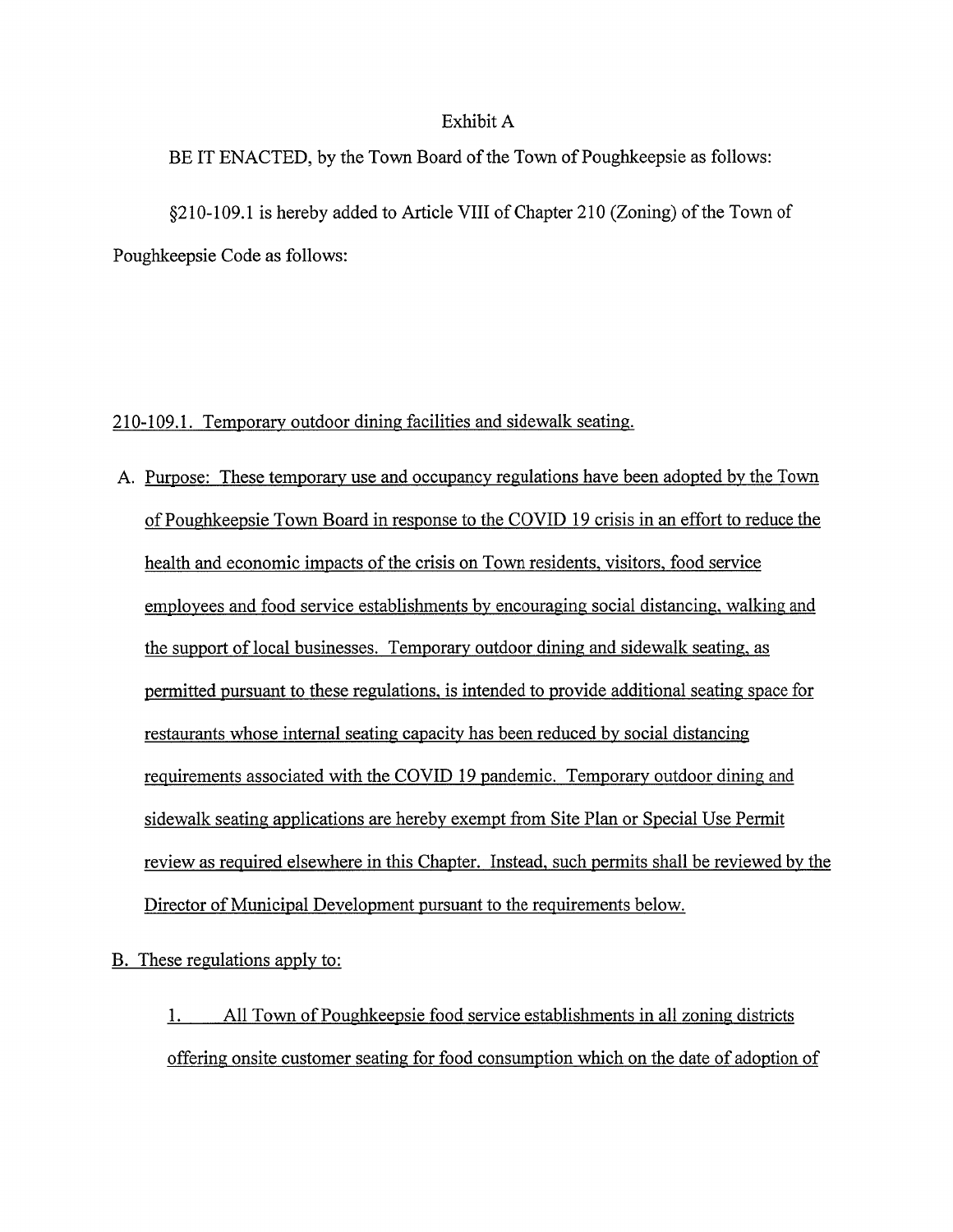these regulations held all required site plan, special use and other permits, certificates and approvals required for their operation.

 $2.$ Property owners and landlords who temporarily lease, sub-lease, license or otherwise authorize the use of their property by food service establishments having temporary outdoor dining and/or sidewalk seating permits issued hereunder.

C. Issuance and Conditions: Temporary outdoor dining permits, and temporary sidewalk seating and table permits may be issued hereunder by the Town's Director of Municipal Development, with no fee temporary certificates of occupancy to be issued by the Building Department after an inspection of the facility. All permits will be effective through April 30, 2021, or such other date as the Town Board may hereafter designate. The Director may issue permits after consideration of the Criteria in Town Code Sections 210-102(B) and 210-104.1(B) and compliance by the applicant with such Criteria and other conditions as the Director determines to be reasonably necessary at the applicant's site to further the stated goals of advancing public health, welfare, safety and economic restoration. Outdoor music, live performances, and amplified sound (whether from the interior of the main establishment or the temporarily permitted area) shall not be allowed, except to the extent previously permitted at the establishment. The outside time limits of permitted operations shall be  $7:00$  a.m. to  $11:00$  p.m., provided that the Director may determine that more compressed hours are necessary to avoid neighborhood disturbance.

D. Submissions:

Applicants shall submit: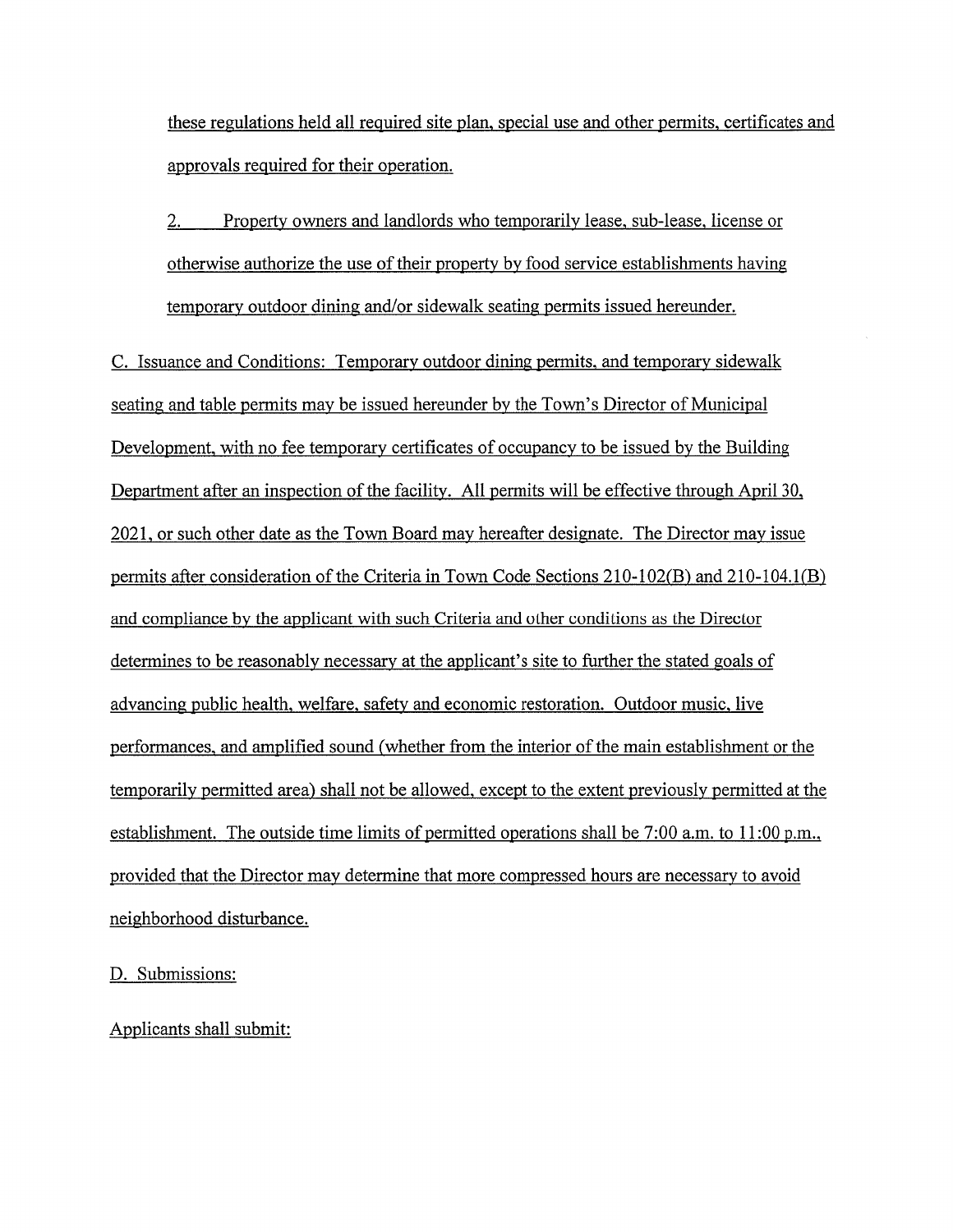- 1. An application on Town forms with such data and information as the Development Director determines to be necessary, including a scale drawing of the area proposed to be permitted, the interior and exterior of the existing food service facility including pedestrian routing, and the internal layout of the area to be permitted with details showing seating, service areas, spacing, lighting, ingress and egress, enclosure, landscaping, waste disposal, light and noise mitigation, electrical, sanitary and other utility services, and any proposed cover or weather protection.
- 2. Written consent from the owner or landlord of the private and public property on which the temporarily permitted facility will be located.
- 3. If the facility is to be located on a Town property or right-of-way, an agreement to indemnify, defend and hold the Town of Poughkeepsie harmless from all claims and expense relating to the use and occupancy of the temporarily permitted area together with proof of general liability insurance (\$1,000,000 per occurrence and aggregate) naming the Town of Poughkeepsie as additional insured.
- 4. An application fee of \$150.00, and if the effective date of a permit is extended, a fee of \$50 for each permit renewal.

E. Consultation: In determining the Criteria and conditions required for the issuance of each temporary permit the Development Director may consult with involved Town departments and staff, including but not limited to the Highway Department, Police Department, Town Fire Inspector, Building Inspector, Engineering Department and Zoning Administrator, as well as County, State and Federal agencies.

F. Violations: The failure to cure a violation of any permit condition or requirement of this section within 10 days of the issuance of a Notice to Cure shall subject the permittee, after a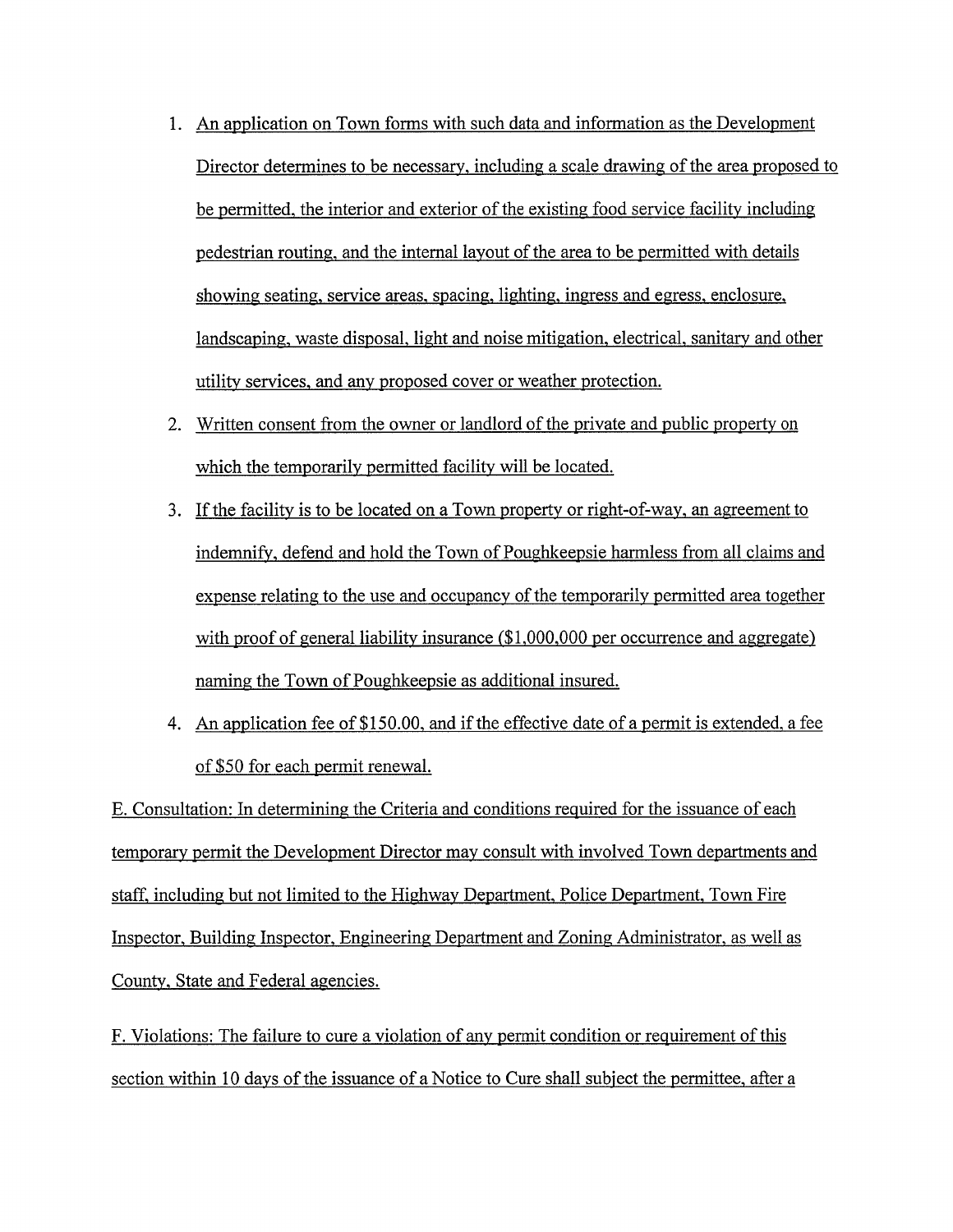hearing to be held within 15 days of the issuance of the Notice before the Director of Municipal Development if demanded, to the suspension or revocation of its permit and temporary certificate of occupancy, provided however that if the violation is one which may imminently endanger the public health, safety, or welfare ten days Notice to Cure shall not be required.

G. Other requirements: The holders of temporary outside dining and sidewalk seating permits are subject to and responsible for compliance with all local, County, State and Federal codes, laws, rules, regulations, and Executive Orders and Guidance, including but not limited to those of the Governor, the New York State Liquor Authority, the Dutchess County Department of Behavioral and Community Health, and the New York State Department of State.

H. Supersession: In adopting this Local Law, particularly as it relates to the authority of the Development Director to issue temporary outdoor dining and sidewalk seating permits, the Town of Poughkeepsie hereby supersedes any inconsistent provision of New York Town Law §§274 $a(2)(a)$  and 274-b(2).

I. This Local Law shall take effect immediately on filing with the Secretary of State.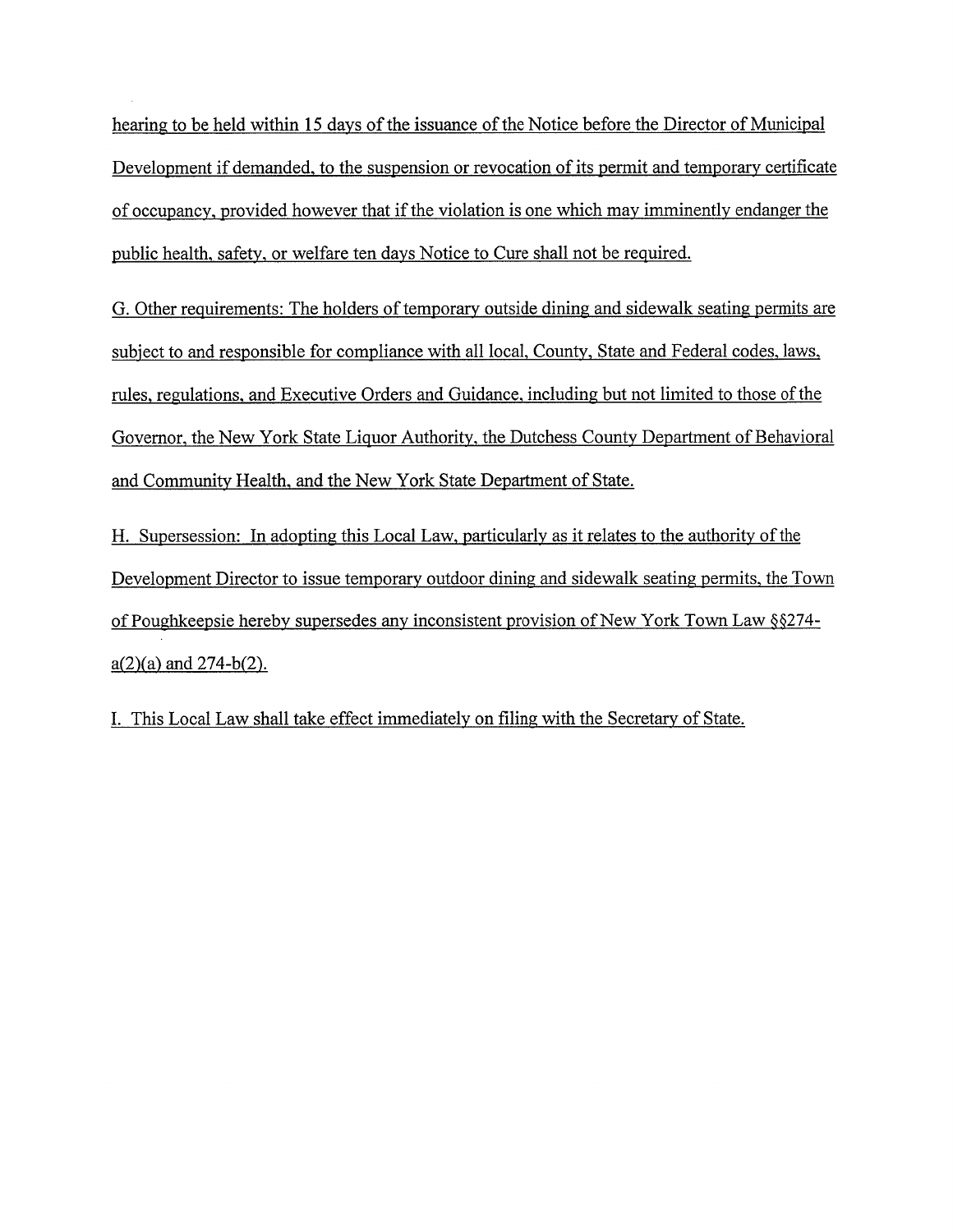# **Short Environmental Assessment Form Part 1 - Project Information**

## **Instructions for Completing**

Part 1 - Project Information. The applicant or project sponsor is responsible for the completion of Part 1. Responses become part of the application for approval or funding, are subject to public review, and may be subject to further verification. Complete Part 1 based on information currently available. If additional research or investigation would be needed to fully respond to any item, please answer as thoroughly as possible based on current information.

Complete all items in Part 1. You may also provide any additional information which you believe will be needed by or useful to the lead agency; attach additional pages as necessary to supplement any item.

| Part 1 - Project and Sponsor Information                                                                                                                                                                                                                                                                                                                                                                                                                                                                                                           |                                            |                        |
|----------------------------------------------------------------------------------------------------------------------------------------------------------------------------------------------------------------------------------------------------------------------------------------------------------------------------------------------------------------------------------------------------------------------------------------------------------------------------------------------------------------------------------------------------|--------------------------------------------|------------------------|
| Town of Poughkeepsie Town Board                                                                                                                                                                                                                                                                                                                                                                                                                                                                                                                    |                                            |                        |
| Name of Action or Project:                                                                                                                                                                                                                                                                                                                                                                                                                                                                                                                         |                                            |                        |
| Adoption of temporary COVID-based outdoor dining and sidewalk seating local law                                                                                                                                                                                                                                                                                                                                                                                                                                                                    |                                            |                        |
| Project Location (describe, and attach a location map):                                                                                                                                                                                                                                                                                                                                                                                                                                                                                            |                                            |                        |
| Townwide, see local law annexed                                                                                                                                                                                                                                                                                                                                                                                                                                                                                                                    |                                            |                        |
| Brief Description of Proposed Action:                                                                                                                                                                                                                                                                                                                                                                                                                                                                                                              |                                            |                        |
| Town businesses, including restaurants and their employees, have been hard hit by COVID necessitated restrictions. On reopening, customer social<br>distancing will be required. This law will allow restaurants and the public to have additional service and seating area.                                                                                                                                                                                                                                                                       |                                            |                        |
| Name of Applicant or Sponsor:                                                                                                                                                                                                                                                                                                                                                                                                                                                                                                                      | Telephone: (845) 485-3607                  |                        |
| Town of Poughkeepsie Town Board                                                                                                                                                                                                                                                                                                                                                                                                                                                                                                                    | E-Mail: jbaisley@townofpoughkeepsie-ny.gov |                        |
| Address:                                                                                                                                                                                                                                                                                                                                                                                                                                                                                                                                           |                                            |                        |
| 1 Overocker Road                                                                                                                                                                                                                                                                                                                                                                                                                                                                                                                                   |                                            |                        |
| City/PO:                                                                                                                                                                                                                                                                                                                                                                                                                                                                                                                                           | State:                                     | Zip Code:              |
| Poughkeepsie                                                                                                                                                                                                                                                                                                                                                                                                                                                                                                                                       | NY                                         | 12603                  |
| 1. Does the proposed action only involve the legislative adoption of a plan, local law, ordinance,<br>administrative rule, or regulation?<br>If Yes, attach a narrative description of the intent of the proposed action and the environmental resources that<br>may be affected in the municipality and proceed to Part 2. If no, continue to question 2. $\mathcal{S}ee$ Exh. A<br>Does the proposed action require a permit, approval or funding from any other government Agency?<br>2.<br>If Yes, list agency(s) name and permit or approval: |                                            | NO<br>YES<br>NO<br>YES |
| a. Total acreage of the site of the proposed action?<br>3.<br>b. Total acreage to be physically disturbed?<br>c. Total acreage (project site and any contiguous properties) owned<br>or controlled by the applicant or project sponsor?                                                                                                                                                                                                                                                                                                            | acres<br>acres<br>acres                    |                        |
| Check all land uses that occur on, are adjoining or near the proposed action:<br>4.<br>Rural (non-agriculture)<br>Industrial<br>Urban<br>Commercial l<br>Forest<br>Agriculture<br>Other(Specify):<br>Aquatic<br>Parkland                                                                                                                                                                                                                                                                                                                           | Residential (suburban)                     |                        |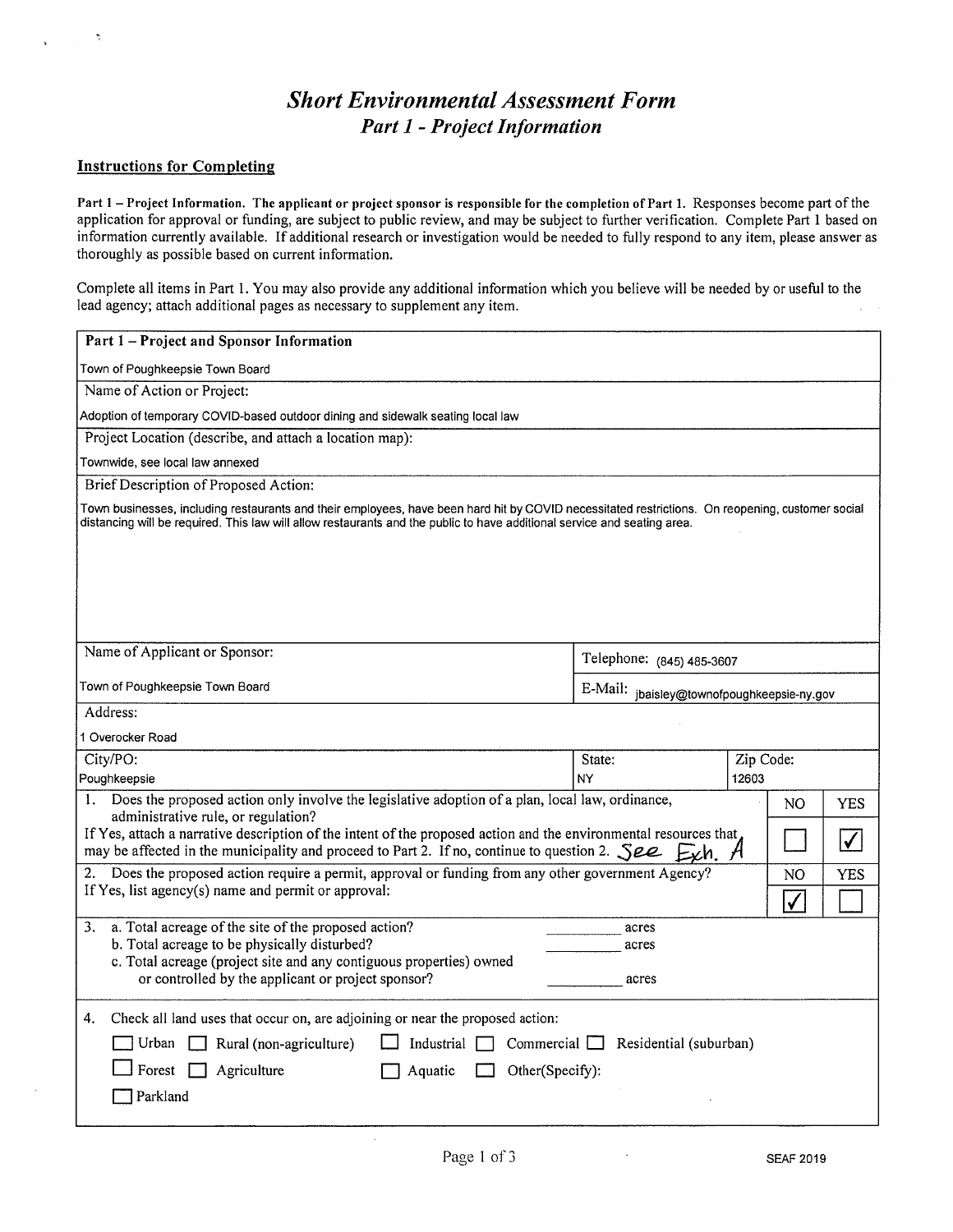| Is the proposed action,<br>5.                                                                                                                                                                                          | N <sub>O</sub> | <b>YES</b>     | N/A        |
|------------------------------------------------------------------------------------------------------------------------------------------------------------------------------------------------------------------------|----------------|----------------|------------|
| A permitted use under the zoning regulations?<br>a.                                                                                                                                                                    |                |                |            |
| Consistent with the adopted comprehensive plan?<br>b.                                                                                                                                                                  |                |                |            |
|                                                                                                                                                                                                                        |                | N <sub>O</sub> | <b>YES</b> |
| Is the proposed action consistent with the predominant character of the existing built or natural landscape?<br>6.                                                                                                     |                |                |            |
| 7. Is the site of the proposed action located in, or does it adjoin, a state listed Critical Environmental Area?                                                                                                       |                | N <sub>O</sub> | <b>YES</b> |
| If Yes, identify: $\qquad \qquad \qquad$                                                                                                                                                                               |                |                |            |
|                                                                                                                                                                                                                        |                | NO             | <b>YES</b> |
| Will the proposed action result in a substantial increase in traffic above present levels?<br>8.<br>a.                                                                                                                 |                |                |            |
| Are public transportation services available at or near the site of the proposed action?<br>b.                                                                                                                         |                |                |            |
| Are any pedestrian accommodations or bicycle routes available on or near the site of the proposed<br>c.<br>action?                                                                                                     |                |                |            |
| Does the proposed action meet or exceed the state energy code requirements?<br>9.                                                                                                                                      |                | N <sub>O</sub> | <b>YES</b> |
| If the proposed action will exceed requirements, describe design features and technologies:                                                                                                                            |                |                |            |
|                                                                                                                                                                                                                        |                |                |            |
|                                                                                                                                                                                                                        |                |                |            |
| 10. Will the proposed action connect to an existing public/private water supply?                                                                                                                                       |                | NO             | <b>YES</b> |
| If No, describe method for providing potable water: ____________________________                                                                                                                                       |                |                |            |
|                                                                                                                                                                                                                        |                |                |            |
| 11. Will the proposed action connect to existing wastewater utilities?                                                                                                                                                 |                | NO             | <b>YES</b> |
| If No, describe method for providing wastewater treatment:                                                                                                                                                             |                |                |            |
|                                                                                                                                                                                                                        |                |                |            |
| 12. a. Does the project site contain, or is it substantially contiguous to, a building, archaeological site, or district                                                                                               |                | NO             | <b>YES</b> |
| which is listed on the National or State Register of Historic Places, or that has been determined by the                                                                                                               |                |                |            |
| Commissioner of the NYS Office of Parks, Recreation and Historic Preservation to be eligible for listing on the<br>State Register of Historic Places?                                                                  |                |                |            |
|                                                                                                                                                                                                                        |                |                |            |
| b. Is the project site, or any portion of it, located in or adjacent to an area designated as sensitive for<br>archaeological sites on the NY State Historic Preservation Office (SHPO) archaeological site inventory? |                |                |            |
| 13. a. Does any portion of the site of the proposed action, or lands adjoining the proposed action, contain<br>wetlands or other waterbodies regulated by a federal, state or local agency?                            |                | N <sub>O</sub> | <b>YES</b> |
| b. Would the proposed action physically alter, or encroach into, any existing wetland or waterbody?                                                                                                                    |                |                |            |
| If Yes, identify the wetland or waterbody and extent of alterations in square feet or acres:                                                                                                                           |                |                |            |
|                                                                                                                                                                                                                        |                |                |            |
|                                                                                                                                                                                                                        |                |                |            |
|                                                                                                                                                                                                                        |                |                |            |

 $\sim 10^{-10}$ 

 $\bar{b}$ 

 $\sim$   $\lambda$  .

 $\sim$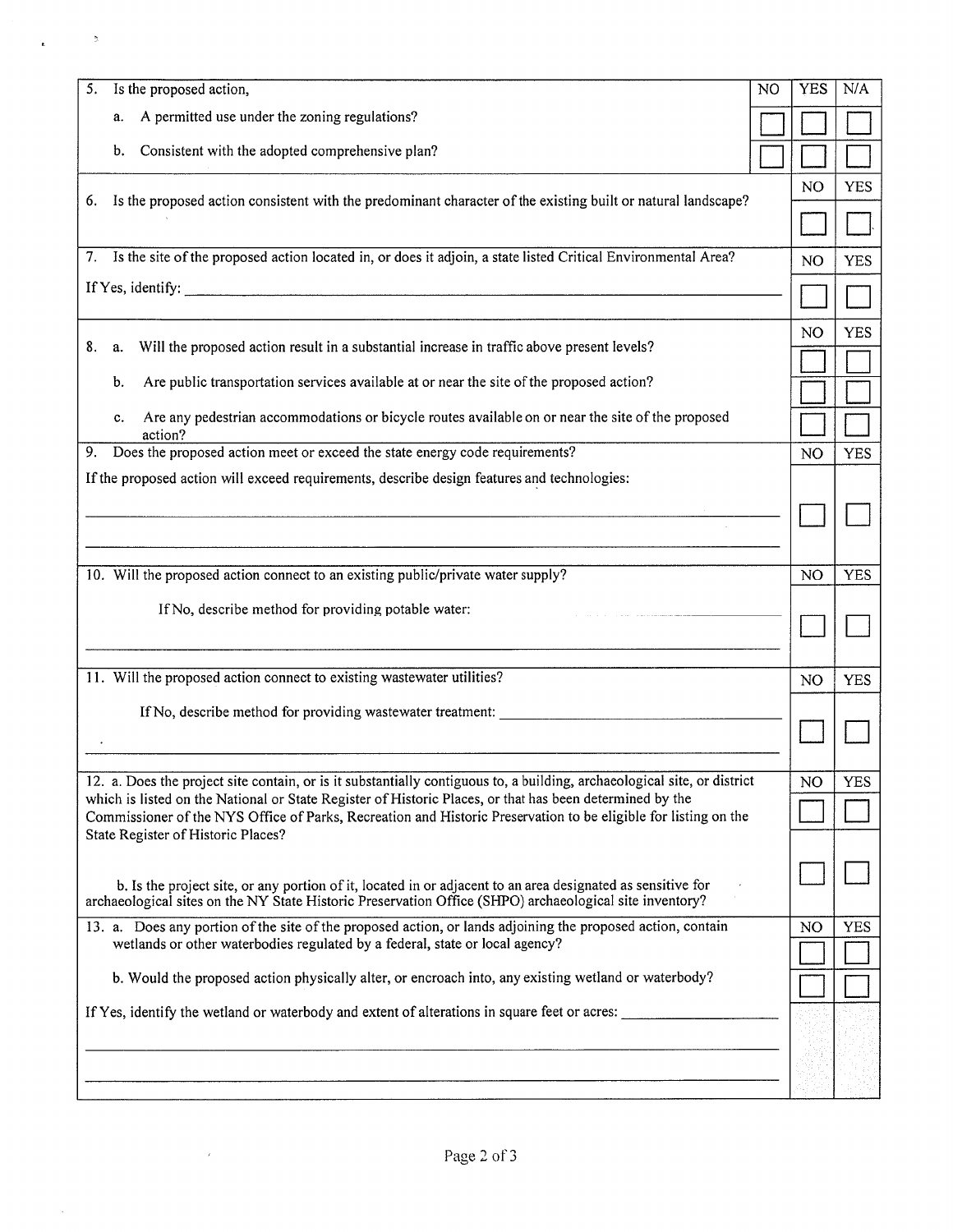| 14. Identify the typical habitat types that occur on, or are likely to be found on the project site. Check all that apply:                                                         |                |            |
|------------------------------------------------------------------------------------------------------------------------------------------------------------------------------------|----------------|------------|
| Shoreline Forest Agricultural/grasslands Farly mid-successional                                                                                                                    |                |            |
| $\Box$ Wetland<br>Urban $\Box$ Suburban                                                                                                                                            |                |            |
| 15. Does the site of the proposed action contain any species of animal, or associated habitats, listed by the State or                                                             | NO             | <b>YES</b> |
| Federal government as threatened or endangered?                                                                                                                                    |                |            |
| 16. Is the project site located in the 100-year flood plan?                                                                                                                        | N <sub>O</sub> | <b>YES</b> |
|                                                                                                                                                                                    |                |            |
|                                                                                                                                                                                    |                |            |
| 17. Will the proposed action create storm water discharge, either from point or non-point sources?                                                                                 | NO             | <b>YES</b> |
| If Yes,                                                                                                                                                                            |                |            |
| Will storm water discharges flow to adjacent properties?<br>a.                                                                                                                     |                |            |
| b. Will storm water discharges be directed to established conveyance systems (runoff and storm drains)?                                                                            |                |            |
| If Yes, briefly describe:                                                                                                                                                          |                |            |
|                                                                                                                                                                                    |                |            |
|                                                                                                                                                                                    |                |            |
| 18. Does the proposed action include construction or other activities that would result in the impoundment of water<br>or other liquids (e.g., retention pond, waste lagoon, dam)? | N <sub>O</sub> | <b>YES</b> |
| If Yes, explain the purpose and size of the impoundment: 1999 and the state of the impoundment:                                                                                    |                |            |
|                                                                                                                                                                                    |                |            |
|                                                                                                                                                                                    |                |            |
| 19. Has the site of the proposed action or an adjoining property been the location of an active or closed solid waste<br>management facility?                                      | N <sub>O</sub> | <b>YES</b> |
|                                                                                                                                                                                    |                |            |
|                                                                                                                                                                                    |                |            |
| 20. Has the site of the proposed action or an adjoining property been the subject of remediation (ongoing or                                                                       | N <sub>O</sub> | <b>YES</b> |
| completed) for hazardous waste?                                                                                                                                                    |                |            |
| If Yes, describe:                                                                                                                                                                  |                |            |
|                                                                                                                                                                                    |                |            |
| I CERTIFY THAT THE INFORMATION PROVIDED ABOVE IS TRUE AND ACCURATE TO THE BEST OF                                                                                                  |                |            |
| <b>MY KNOWLEDGE</b>                                                                                                                                                                |                |            |
| Date: 569/2020<br>Applicant/sponsor/name: Jon Jay Baisley                                                                                                                          |                |            |
| Title: Supervisor                                                                                                                                                                  |                |            |
| Signature:                                                                                                                                                                         |                |            |
|                                                                                                                                                                                    |                |            |
|                                                                                                                                                                                    |                |            |
|                                                                                                                                                                                    |                |            |
|                                                                                                                                                                                    |                |            |

 $\chi_{\rm{max}} = \sqrt{2}$